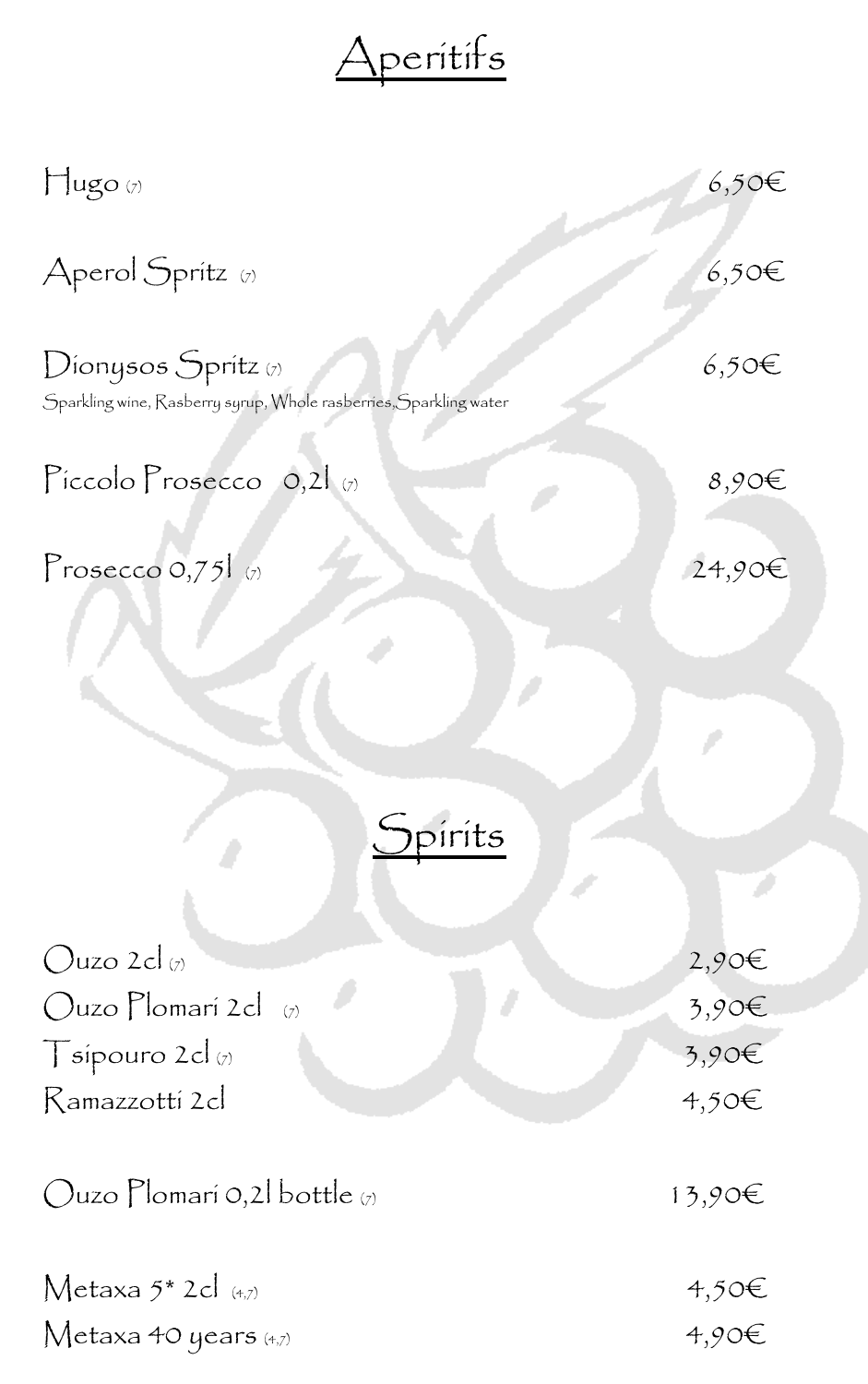Cold Appetizers

| $\mathfrak{f}% _{0}\left( \mathfrak{f}\right)$ | $\int$ satziki(4)<br>Greek Yoghurt, Garlic and Cucumper Dip                                      | 4,50€      |
|------------------------------------------------|--------------------------------------------------------------------------------------------------|------------|
| $\overline{2}$                                 | $\int$ aramas (2,B)<br>Paste of Fish roe and Potato                                              | $4,90 \in$ |
| $\overline{\mathfrak{Z}}$                      | Tyrokafteri(+)<br>Spicy Feta spread                                                              | 4,90E      |
| 4                                              | Melitzanosalata $(7,8,12)$<br>Eggplant Spreads Dip                                               | 5,50€      |
|                                                | $\Gamma$ eta $(4)$<br>Greek Cheese                                                               | 5,90€      |
| 6                                              | $Olives$ and $Peppers$ (A)                                                                       | 5,90€      |
| 7                                              | Octopus "Ksidato" (7,14)<br>Octopus Marinated with Vinegar                                       | 11,90€     |
| 8                                              | Variation of Cold Appetizers (2,4,7,8,12,A,B)<br>Tsatziki, Taramas, Tyrokafteri, Melitzanosalata | 7,90t      |
| 9                                              | $P$ íta Bread (4,9)                                                                              | 2,50€      |
| $1^{\circ}$                                    | Pita Bread with Garlic $(4,9)$                                                                   | $2,50 \in$ |
| 11                                             | $Grilled$ Garlic $\beta$ read $_{(*,9)}$                                                         | $3,50$ €   |

A= Blackened B= Preservative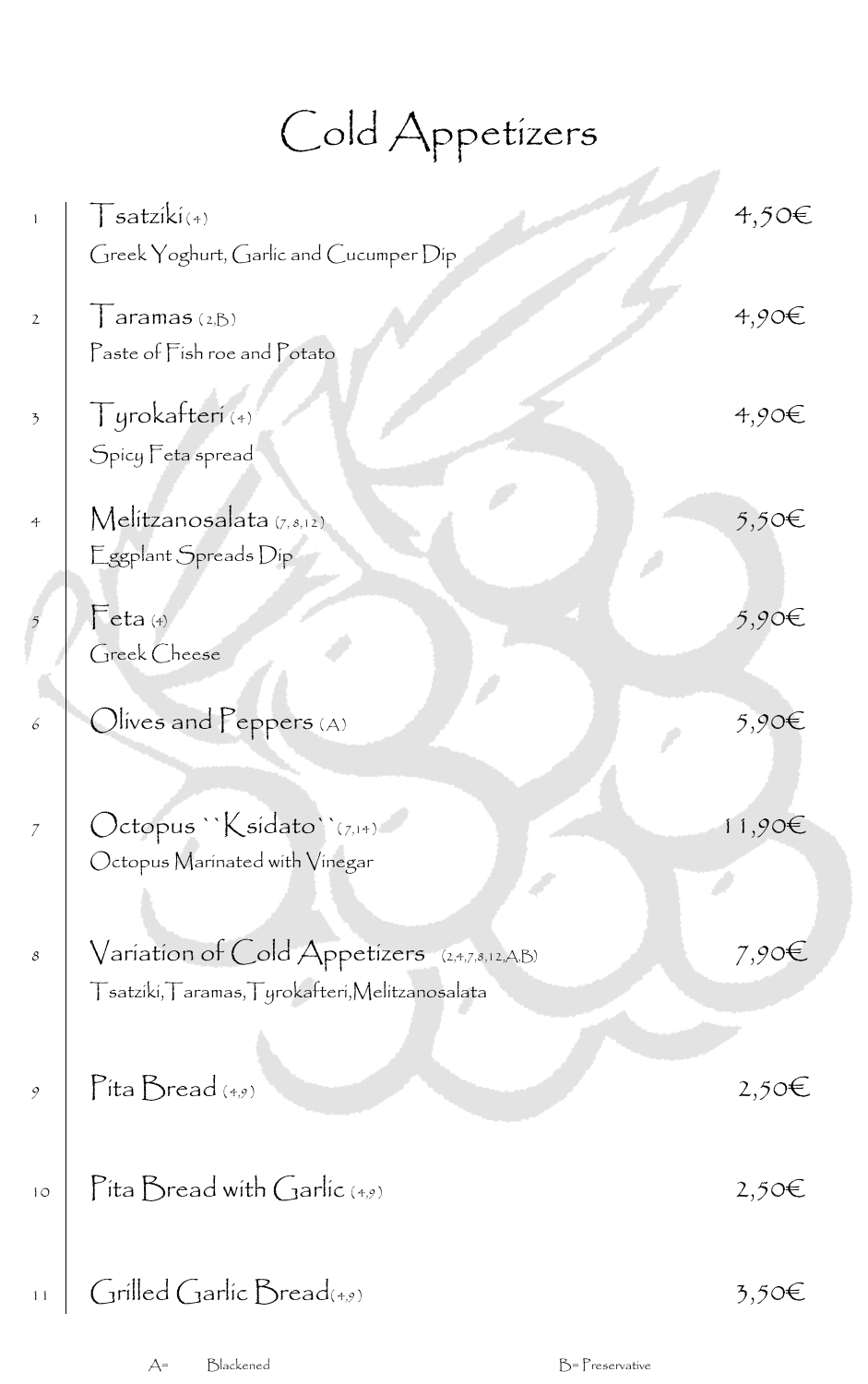#### Warm Appetizers

A.M

| 20   | Saganaki (4,6,7,9)<br>Fried Feta Cheese with Sesam                                                                          | 7,50€      |
|------|-----------------------------------------------------------------------------------------------------------------------------|------------|
| $21$ | $\Box$ orinis $(4,6,7)$<br>Stuffed Pepper with Feta Cheese                                                                  | 7,50€      |
| $22$ | $\Box$ allumi<br>(4,9,11)<br>Cheese with crambled Almonds and Honey                                                         | 7,50€      |
| 23   | Grilled Artichokes                                                                                                          | 8,50€      |
| 24   | Fried Courgettes & Eggplants (7,9)<br>With Tsatzíkí                                                                         | $6,90 \in$ |
| 25   | Courgette Fritters (4,9)<br>With Feta And Tsatziki                                                                          | 8,50€      |
| $26$ | Grilled Peppers<br>With Garlic                                                                                              | 5,90€      |
| 27   | Fried Sardines (2,9)<br>On a Salat bouquet                                                                                  | 8,90€      |
| 28   | Shrimps Saganaki (1,3,4)<br>Shrimps in $\top$ omato & $\overline{\Gamma}$ eta sauce with Garlic,<br>Topped with Cheese      | 11,90€     |
| 30   | $\sqrt{a}$ ríatíon of $\sqrt{a}$ rm Appetízers (4,6,7,9)<br>Florinis, Courgetes, Eggplants, Courgette Fritters and Tsatziki | $9,90$ t   |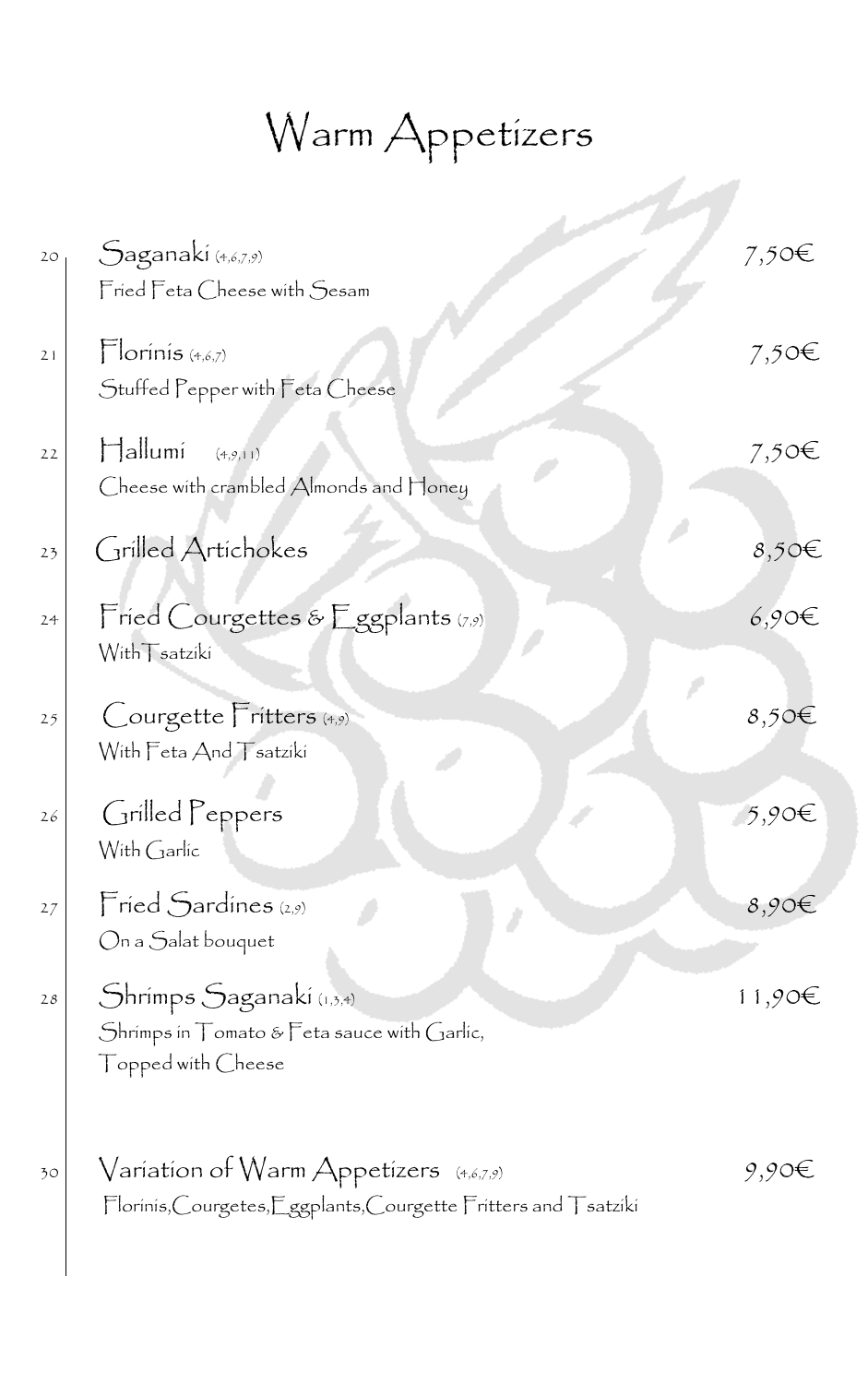|          | $\bigcup$ oups                                                                                                                                                                               |                                           |
|----------|----------------------------------------------------------------------------------------------------------------------------------------------------------------------------------------------|-------------------------------------------|
| 31<br>32 | $\lq$ <sup>'</sup> $\lq$ Sarosoupa'' (2,5)<br>Homemade Fish Soup<br>"Soupa Lahaníkon" (5,9)<br>Homemade Vegetable Soup                                                                       | 5,50€<br>5,00€                            |
|          | Salads                                                                                                                                                                                       |                                           |
| 33       | Greek Salad (4)                                                                                                                                                                              | Small $6,50$ €<br>Big $9,50$ €            |
| 35       | Seasonal Salad (5,7,12)                                                                                                                                                                      | 9,50€                                     |
|          | + Shrimps (3)<br>+ Baby Calamarí (14)<br>+ Chicken Fillet<br>+ Saganakí (4,6,7,9) oder Hallumí (4,6,9,11)<br>$+$ Salmon (2)<br>Vegetarian                                                    | 5,90E<br>5,50€<br>4,00€<br>3,50€<br>4,50€ |
| 36       | $\sqrt{\rm e}$ getarian $M$ oussaka $\scriptscriptstyle (1,4,9)$<br>Baked Layers of Eggplants, Potatoes, courgettes and Bechamel Cream,<br>Topped with Tomato sauce, Served with Mixed Salad | 15,90€                                    |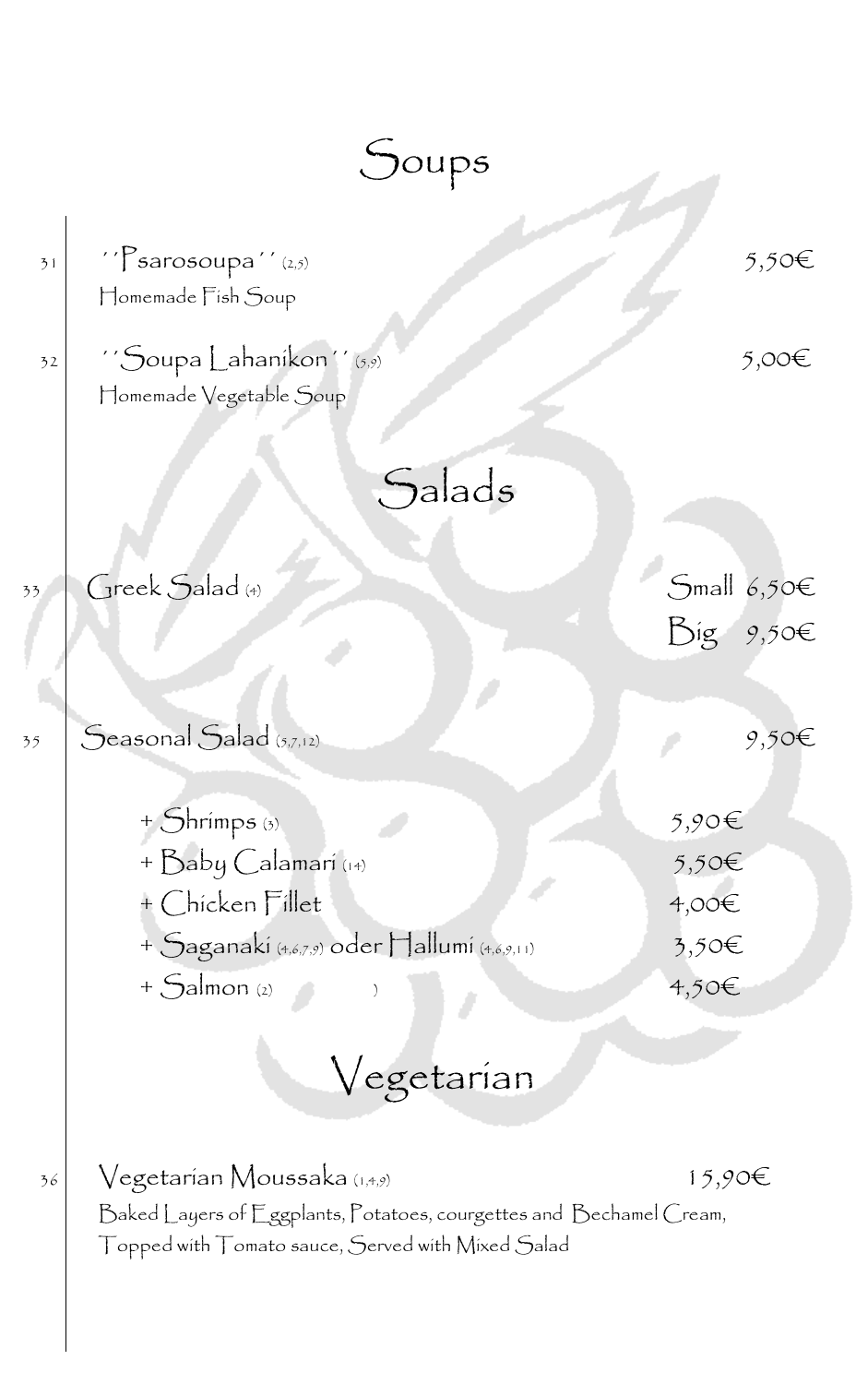# Grilled Dishes

| 40     | Gyros with Tsatziki (4,7)                                                                                                     | 13,90€                                            |
|--------|-------------------------------------------------------------------------------------------------------------------------------|---------------------------------------------------|
| 41     | Suvlakí with Tsatziki (4,7)                                                                                                   | 13,90€                                            |
| 42     | Chicken Suvlaki with Bacon and Tsatziki (4,7)                                                                                 | 15,90€                                            |
| 43     | Stuffed Bifteki with Feta and Tsatziki (1,4,7,9)                                                                              | 15,90€                                            |
| $44 -$ | Chicken Fillet                                                                                                                | 15,50€                                            |
| 45     | Lamb Chops with Tsatziki (4,7)                                                                                                | 19,90€                                            |
| 46     | Lamb Fillet with Herb Butter and Tsatziki (4,7)                                                                               | 22,90€                                            |
| 47     | Lamb Skewer (Fillet) with Herb Butter and Tsatziki (4,7)                                                                      | 22,90€                                            |
| 49     | Calf's Liver with Roasted Onions and Tsatziki (4,7)                                                                           | 18,90E                                            |
| 50     | $'$ ' <i>Queto'</i> 'with $\top$ satziki (4,7)                                                                                |                                                   |
|        | You can Choose 2 Of the Following:                                                                                            | 15,90€                                            |
| 51     | $\sqrt{\int r i log(a'')$ with $\int$ satziki (4,7)                                                                           |                                                   |
|        | You can Choose 3 Of the Following:                                                                                            | 17,90€                                            |
|        | - Lyros<br>- Chicken Fillet<br>- Bifteki                                                                                      | - Suvlakí<br>$-LambChops$<br>- Baby Calamarí (14) |
| 52     | $Mix$ Platter with $T$ satziki (1,4,7,9)                                                                                      | p.P. 20,50€                                       |
|        | 2 Sides to your own choice :                                                                                                  |                                                   |
|        | -French Fries<br>$-\sqrt{\text{egetables}(5)}$<br>-Rosemary Potatoes<br>$-Rice(5,7)$<br>$-Mixed$ Salad $(5,7,12)$<br>-Spinach | $-C$ reek $S$ alad $(+,7)(+2,00)$                 |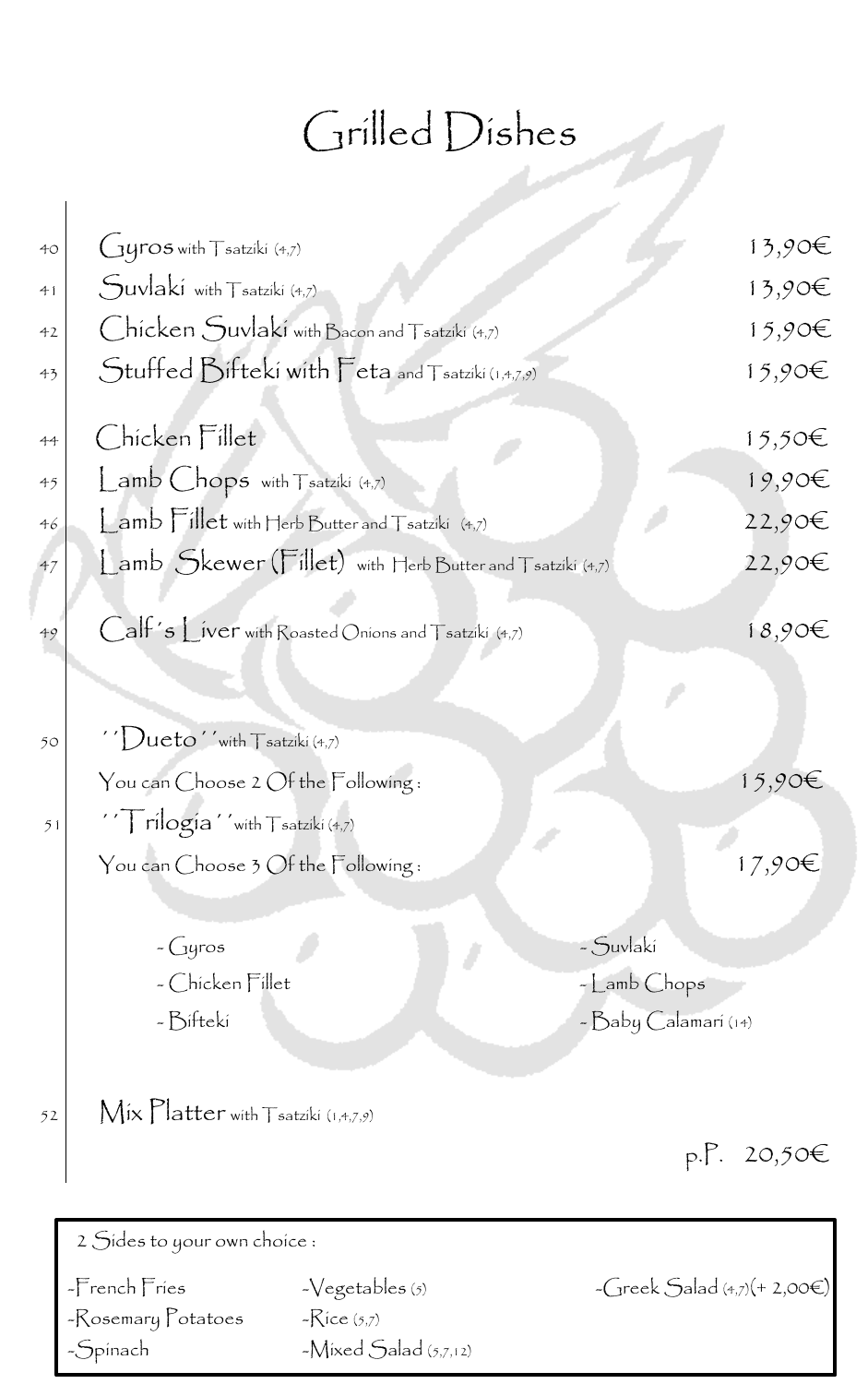|    | Fishes                                                                        |                     |             |
|----|-------------------------------------------------------------------------------|---------------------|-------------|
|    |                                                                               |                     |             |
| 60 | $\int$ ilthead (2)                                                            |                     | $19,90$ €   |
| 61 | Zander fillet (2)                                                             |                     | 17,50€      |
| 62 | Sea bass fillet (2)                                                           |                     | 18,90E      |
| 63 | Salmon Fillet<br>(2)                                                          |                     | $18,90 \in$ |
| 64 | Baby Calamarí (14)                                                            |                     | 17,50€      |
| 65 | Shrimps (3)                                                                   |                     | 21,90E      |
| 66 | Octopus (14)                                                                  |                     | 21,90E      |
|    |                                                                               |                     |             |
|    | All the Above can be Served with Baby Calamarí<br>an additional price $+5,00$ |                     |             |
| 67 | Duetto' with Lemon-Oiveoil sauce (4,7)                                        |                     |             |
|    | You can Choose 2 Of the $\mathop{\mathsf{Fol}}\nolimits$ owing :              |                     | 19,50€      |
| 68 | rilogia'' with Lemon-Oiveoil sauce (4,7)                                      |                     |             |
|    | You can Choose 3 Of the Following:                                            |                     | 22,50€      |
|    |                                                                               |                     |             |
|    | - Sea bass fillet (2)                                                         | - Salmon fillet (2) |             |
|    | - Baby Calamarí (14)                                                          | - Red Mullet fillet |             |
|    | - Shrimps (7)                                                                 |                     |             |
|    |                                                                               |                     |             |
|    |                                                                               |                     |             |

2 Sides to your own choice :

 $-R$ osemary Potatoes  $-Rice(5,7)$ 

-Spinach -Mixed Salad (5,7,12)

 $-F$ rench Fries  $-\sqrt{\text{egetables}}(5)$  -Greek Salad (4,7)(+ 2,00€)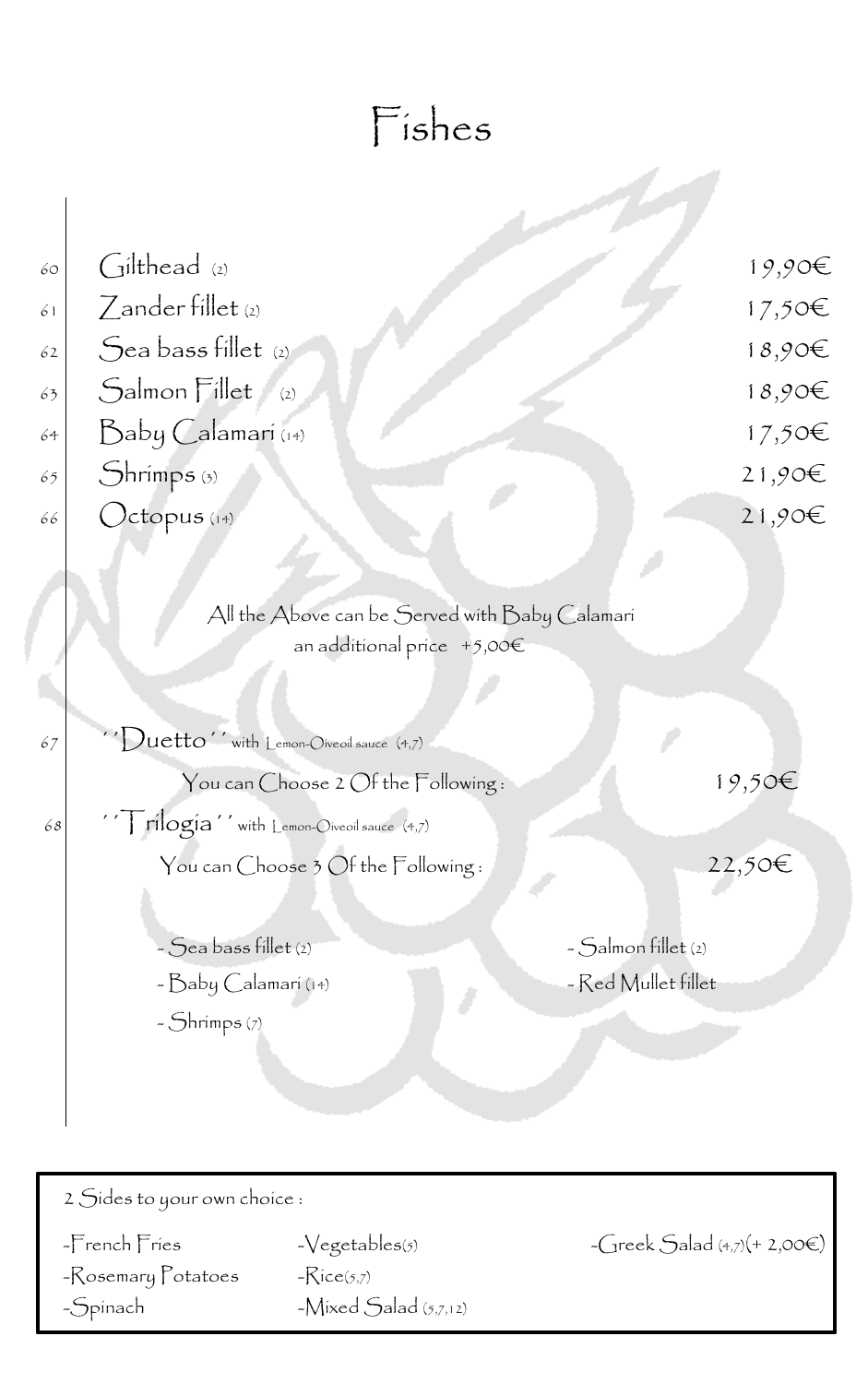#### Oven-baked Meals

| 70 | Moussaka $(1,4,5,7,9,12)$<br>Baked layers of eggplants, Potatoes, Courgettes and Minced meat<br>topped with Bechamel cream, Served with Mixed Salad |                                              |                                                                  | 15,90€ |
|----|-----------------------------------------------------------------------------------------------------------------------------------------------------|----------------------------------------------|------------------------------------------------------------------|--------|
| 72 | $\mathsf{L}$ amb shank `` $\mathsf{K}$ leftiko'' (4,5,7,12)<br>Lamb with Carrots, Potatoes and Feta in a Moustard sauce,<br>Served with Mixed Salad |                                              |                                                                  | 18,90E |
| 73 |                                                                                                                                                     |                                              | Lamb shank'' Kokkinisto'' Seasoned in a Tomato sauce. (4,5,7,12) | 18,90€ |
|    | Side to your own choice: - Giantbeans                                                                                                               | $-$ French Fries<br>$-\sqrt{e}$ getables (5) | -Baked Potatoes<br>-Stifado(Whole onions)                        |        |
|    | Served with mixed Salad.                                                                                                                            |                                              |                                                                  |        |
|    |                                                                                                                                                     |                                              |                                                                  |        |
|    |                                                                                                                                                     |                                              |                                                                  |        |
|    |                                                                                                                                                     |                                              |                                                                  |        |
|    |                                                                                                                                                     |                                              |                                                                  |        |
|    |                                                                                                                                                     | One-pan Meals                                |                                                                  |        |
| 75 | $14$ ros $(i, 4, 9)$<br>In a Metaxasauce                                                                                                            |                                              |                                                                  | 14,90€ |
| 76 | $Calf's \text{Liver}(7)$                                                                                                                            |                                              |                                                                  | 18,90E |
|    | $\ln a$ emon sauce                                                                                                                                  |                                              |                                                                  |        |
| 77 | $Chicken$ Fillet $(4,9,12)$                                                                                                                         |                                              |                                                                  | 15,90€ |
|    | In a Mustard-Feta sauce                                                                                                                             |                                              |                                                                  |        |
|    |                                                                                                                                                     |                                              |                                                                  |        |
|    | 2 Sides to your own choice :                                                                                                                        |                                              |                                                                  |        |
|    | -French Fries                                                                                                                                       | $-\sqrt{egetables(s)}$                       | $-Greek$ Salad $(4,7)(+2,00)$                                    |        |
|    | -Rosemary Potatoes                                                                                                                                  | $-Rice(5,7)$                                 |                                                                  |        |
|    | -Spinach                                                                                                                                            | $-Mixed$ Salad $(5,7,12)$                    |                                                                  |        |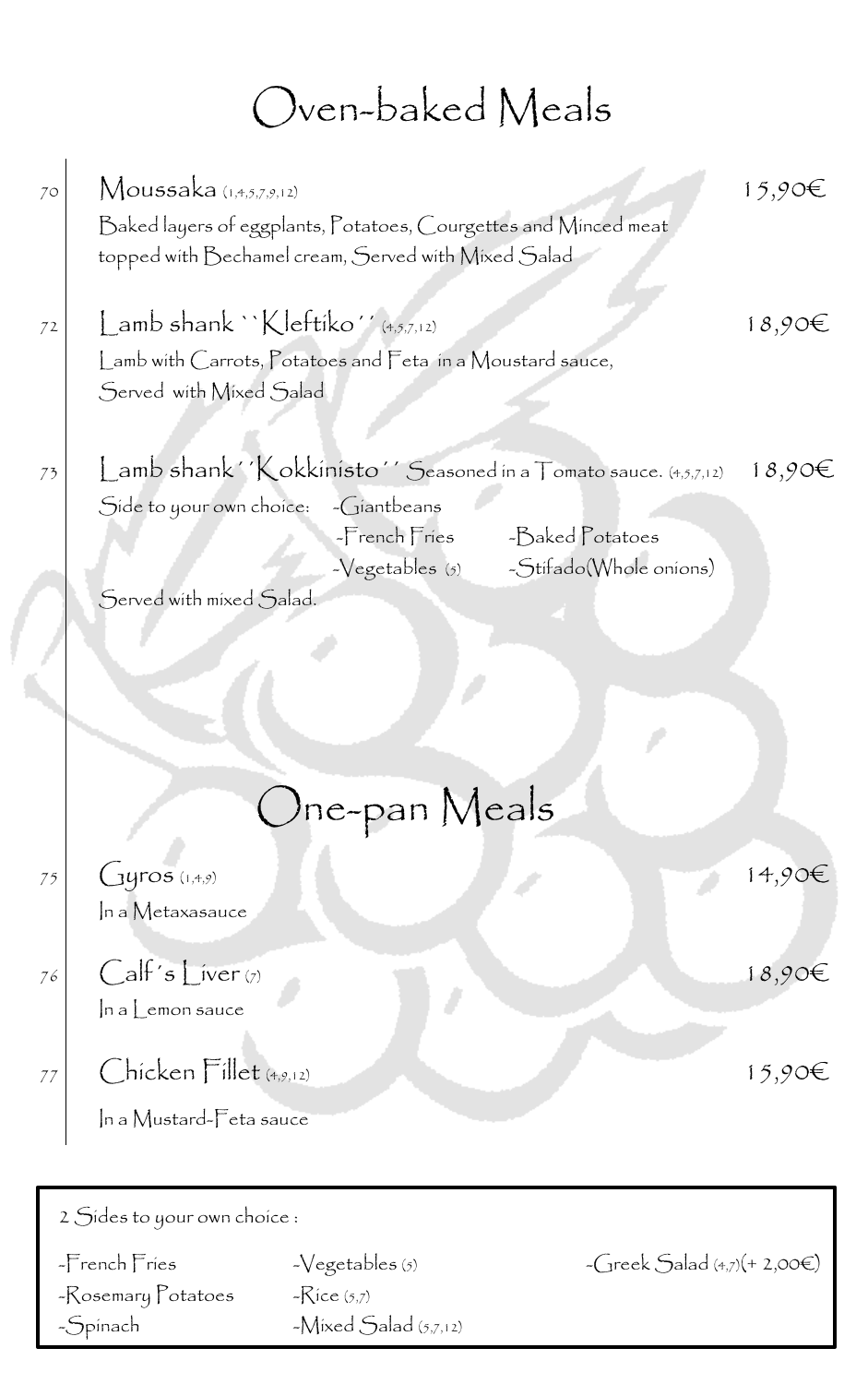#### For Kids

| $80^{\circ}$ | Gyros with Tsatziki (4,7).                                   | 8,50 <sup>6</sup> |
|--------------|--------------------------------------------------------------|-------------------|
|              | Side to your own choice: French Fries, Rice or Veggies       |                   |
| 81           | Suvlakí with Tsatziki (4,7)                                  | $8,50 \in$        |
|              | Side to your own choice: French Fries, Rice or Veggies       |                   |
| 82           | $S$ chnitzel $_{(1,4,9)}$                                    | $8,50$ €          |
|              | Side to your own choice: French Fries, Rice or Veggies       |                   |
| 83           | "Meat Balls" Minced Meat balls with $\top$ satziki (1,4,7,9) | $8,50 \in$        |
|              | Side to your own choice: French Fries, Rice or Veggies)      |                   |
| 84           | Baby Calamarí (14)                                           | 10,50€            |
|              | Side to your own choice: French Fries, Rice or Veggies       |                   |

### Side Dishes

| 85                     | French Fries                  | 3,90€             |
|------------------------|-------------------------------|-------------------|
| 86                     | Rosemary-Potatoes             | $4,50$ €          |
| 87                     | $Rice_{(5,7)}$                | 3,90€             |
| $\mathcal S\mathcal S$ | Metaxasauce (4,7)             | 2,50 <sup>€</sup> |
| 89                     | $\sqrt{\text{e}$ getables (5) | 4,50€             |
| 90                     | Spinach                       | $4,90 \in$        |
| 91                     | Giant Beans                   | $4,90 \in$        |
| 92                     | Mixed Salad (6,7,12)          | 4,50€             |
| 93                     | Cabbage Salad (7)             | $4,50$ €          |
|                        |                               |                   |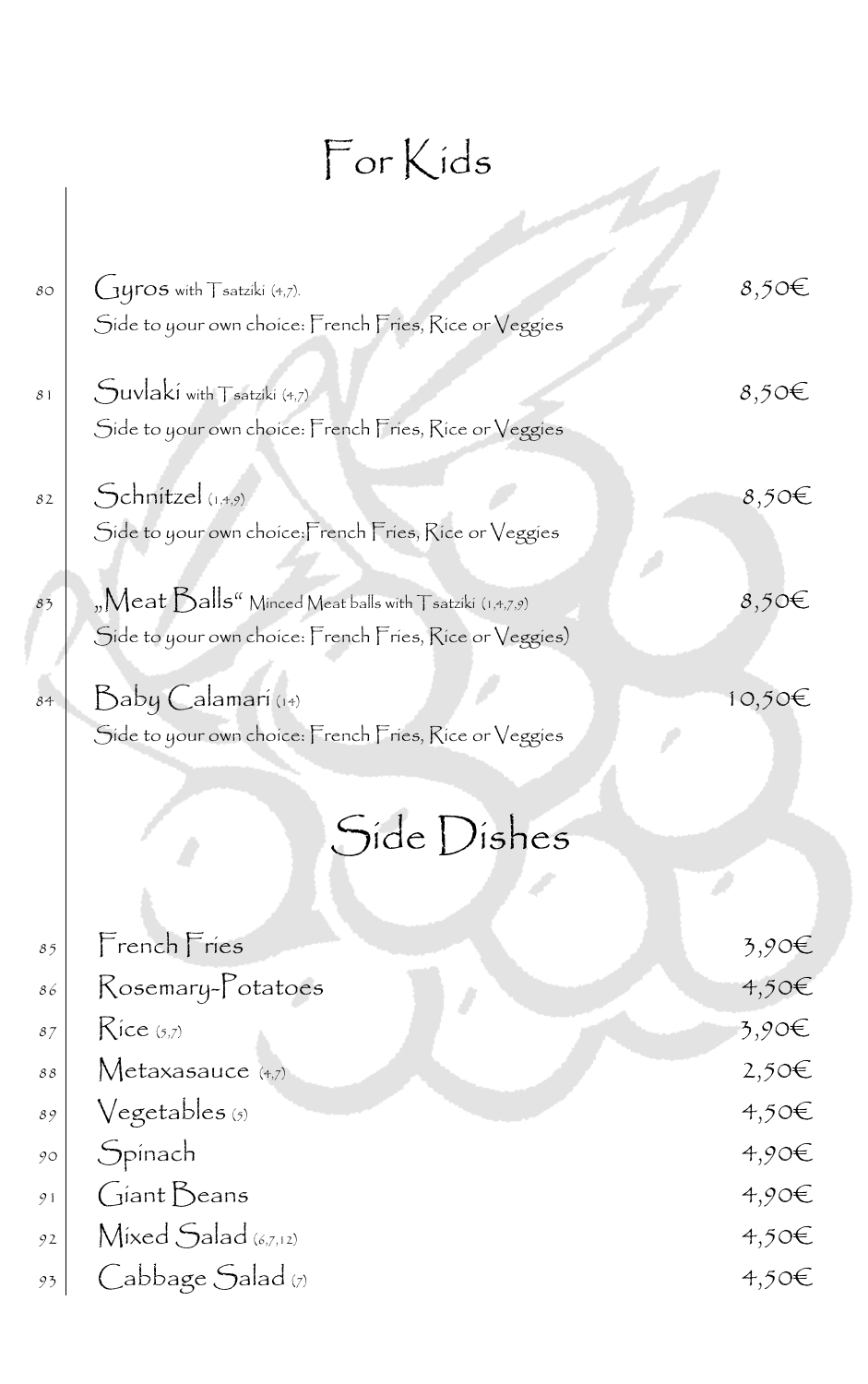| Drínks |                                                                     |                           |                   |
|--------|---------------------------------------------------------------------|---------------------------|-------------------|
|        |                                                                     | O,2                       | O, 4              |
| 100    | Coca-Cola <sub>(D.E)</sub>                                          | $2,90$ €                  | 3,70€             |
| 102    | Coca-Cola light D.E                                                 | $2,90$ €                  | 3,70€             |
| 104    | Spezí (D,E)                                                         | $2,90$ €                  | 3,70€             |
| 106    | $\frac{1}{2}$ anta (E)                                              | $2,90\epsilon$            | 3,70€             |
| 108    | Sprite                                                              | $2,90 \in$                | 3,70€             |
| 110    | Juices - Nektar                                                     | $3,20$ €                  | $4,20$ €          |
|        | (Apple, Blackcurrant, Mango-Nektar, Maracuya, Rhubarb)              |                           |                   |
| 120    | Saftschorlen                                                        | 2,90€                     | 3,70€             |
|        | (Apple, Blackcurrant, Mango-Nektar, Maracuya, Rhubarb, Eldelflower) |                           |                   |
|        |                                                                     |                           |                   |
| 130    | Table Water                                                         | 2,50€                     | 3,50€             |
|        |                                                                     |                           |                   |
|        |                                                                     | O <sub>2</sub>            | 0,75              |
| 132    | Still Water                                                         | $4,50$ $\in$ $5,90$ $\in$ |                   |
| 134    | Sparkling Water                                                     | $4,50$ €                  | 5,90€             |
|        |                                                                     |                           | 0,5               |
|        | eers                                                                |                           |                   |
| 140    | $\bigcap$ acker $\bigcap$ schorr $\bigcap$ elles $_{(7,9a)}$        |                           | 4,10E             |
| 141    | $Rader_{(7,9a)}$                                                    |                           | 4,106             |
| 142    | Paulaner Dark Beer $(7,9a)$                                         |                           | 4,10 <sup>2</sup> |
| 143    | Paulaner Weissbier (7,9a,9b)                                        |                           | 4,10E             |
| 144    | Russ, Cola Weissbier (7,9a,9b, D.E)                                 |                           | 4,10E             |
| 145    | Paulaner Light Weissbier (7,9a,9b)                                  |                           | 4,10E             |
| 146    | $\Gamma$ aulaner Dark Weissbier (7,9a,9b)                           |                           | 4,10E             |
| 147    | Fürstenberg Pils 0,31 (7,9a)                                        |                           | $3,70$ €          |
| 148    | Paulaner Alcohol-free Bier (7,9a)                                   |                           | 4,10E             |
| 149    | Paulaner Alcohol-free Weissbier (7,9a,9b)                           |                           | 4,10E             |